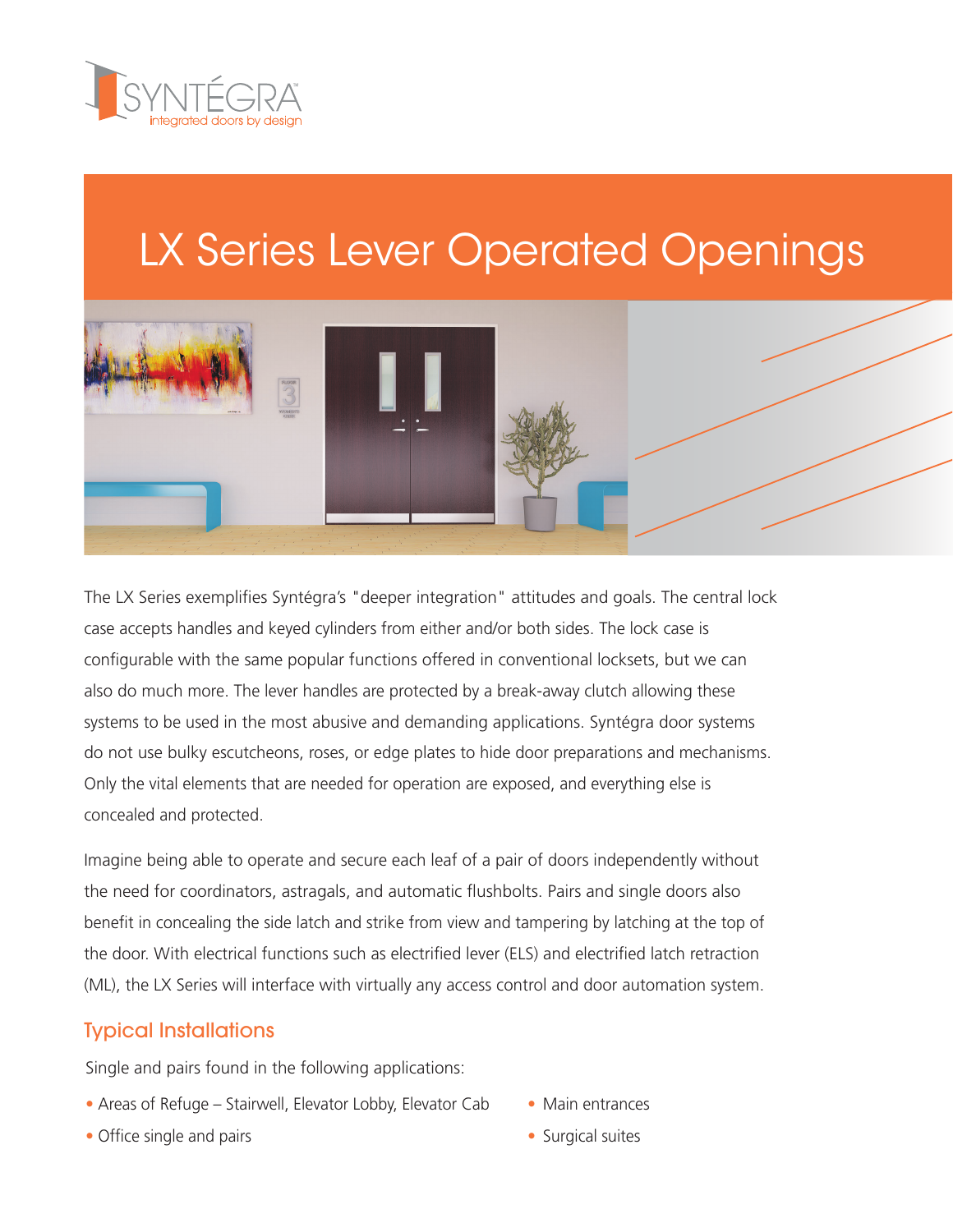### LX Series Functions

### The Syntégra Edge<sup>™</sup>

#### Tested Durability

- **•** Solid cast or forged lever handles
- **•** Break-away clutch to prevent damage from abuse
- **•** Exceeds ANSI/BHMA standards

#### Enhanced Security

- **•** Patent-pending friction-limiting latchbolt with 7/8" throw
- **•** Available in top latching or top and bottom latching
- **•** Break-away clutch protects from forced entry
- **•** Protected Latches and operating mechanisms Concealed within the steel door and sheltered from attack, abuse, and tampering

#### **Versatility**

- **•** Extensive list of functions to work with most openings and applications
- **•** Access control ready with electrified lever, latch retraction, and RX options
- **•** Electrical options available in kit-form allowing for future upgrades

#### Uncompromised Safety

- **•** ITS listed for fire (UL10C) for single-point top latching or top and bottom latching
- **•** Top latching instead of side edge latchbolt and strike for singles and pairs prevents catching on clothing or equipment
- **•** Optional Antimicrobial coatings available for healthcare, education and other germ sensitive environments

#### Unequaled Aesthetics

- **•** Escutcheon-free levers available in the most popular styles and finishes
- **•** Optional integrated top strike prep without the need for a surface mounted auxiliary plate
- **•** Projection type latchbolt minimizes the top strike view and minimizes the top door "notch" required by others
- **•** No floor strikes required Fire ratings without the need for bottom latchbolts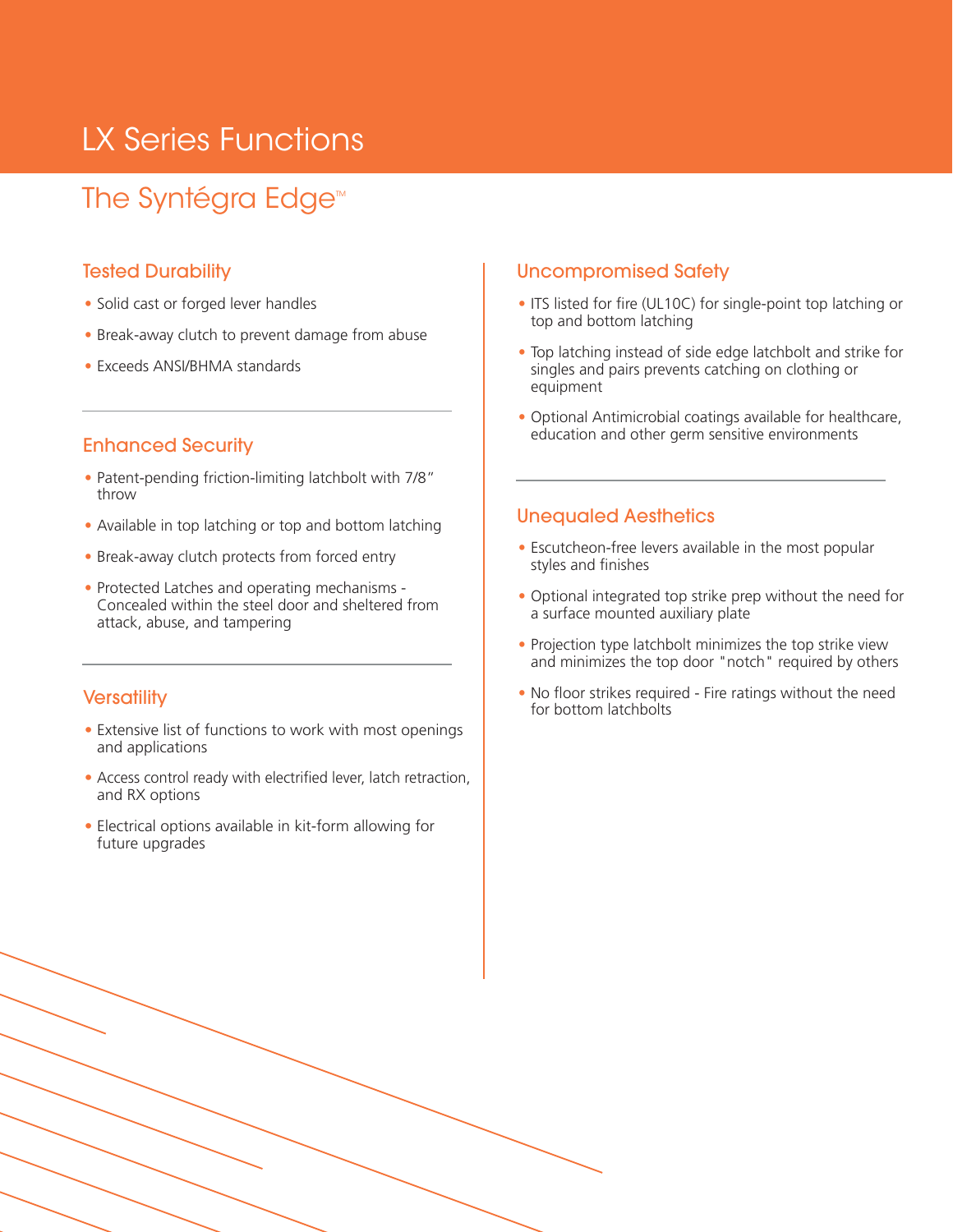## LX Series Functions

| <b>Equivalent ANSI</b><br><b>Function No.</b> | <b>DESCRIPTION</b><br>Latch(es) operated by                                                                                                                                       | <b>OUTSIDE LEVER</b><br><b>Locked by</b>                                   | <b>Unlocked by</b>                                                         | <b>INSIDE LEVER</b><br><b>Operation</b> |
|-----------------------------------------------|-----------------------------------------------------------------------------------------------------------------------------------------------------------------------------------|----------------------------------------------------------------------------|----------------------------------------------------------------------------|-----------------------------------------|
| F01 - Passage                                 | • Rotating inside or<br>outside lever                                                                                                                                             | • Cannot be<br>locked                                                      | • Always unlocked                                                          | Always free egress                      |
| $F04 - Entry$                                 | • Rotating Inside lever, or<br>• Rotating outside lever only<br>when unlocked by key or turn<br>lever, or<br>• Turning key in outside cylinder                                    | • Turning inside<br>turn lever, or<br>• Turning key in<br>outside cylinder | • Turning inside<br>turn lever, or<br>• Turning key in<br>outside cylinder | Always free egress                      |
| F05 - Classroom                               | • Rotating Inside lever, or<br>• Rotating outside lever only<br>when unlocked by key, or<br>• Turning key in outside cylinder                                                     | • Turning key in<br>outside cylinder                                       | • Turning key in<br>outside cylinder                                       | Always free egress                      |
| F07 - Storeroom                               | • Rotating Inside lever, or<br>• Turning key in outside cylinder                                                                                                                  | • Always locked                                                            | • Cannot be<br>unlocked                                                    | Always free egress                      |
| Q<br>UĻ                                       | F09 - Apartment, Exit or Public Entrance<br>• Rotating Inside lever, or<br>• Rotating outside lever only<br>when unlocked by key inside<br>• Turning key in outside cylinder only | • Turning key in<br>inside cylinder                                        | • Turning key in<br>inside cylinder                                        | Always free egress                      |
| F30 - Asylum or Institutional                 | • Turning key in inside or outside<br>cylinder, fixed levers or no levers                                                                                                         | • Always locked                                                            | • Cannot be<br>unlocked                                                    | Always fixed                            |
| F31 - Exit or Communicating                   | • Rotating inside lever. Outside blank                                                                                                                                            | N/A                                                                        | N/A                                                                        | Always free egress                      |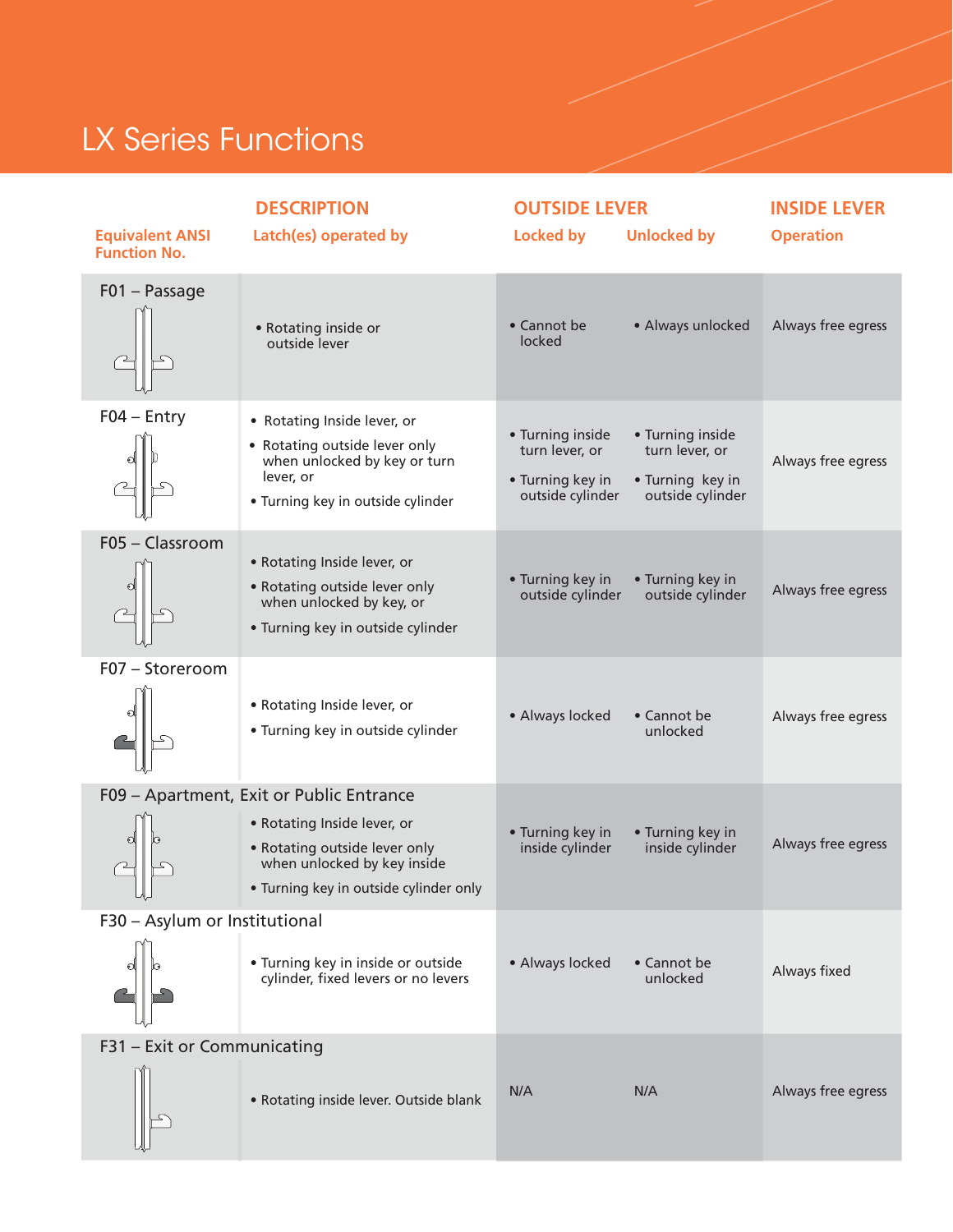## LX Series Functions (cont.)

| <b>Equivalent ANSI</b><br><b>Function No.</b> | <b>DESCRIPTION</b><br>Latch(es) operated by                                                                                                                                                                                                                      | <b>OUTSIDE LEVER</b><br>Locked by                 | <b>Unlocked by</b>                                                                                | <b>INSIDE LEVER</b><br><b>Operation</b> |
|-----------------------------------------------|------------------------------------------------------------------------------------------------------------------------------------------------------------------------------------------------------------------------------------------------------------------|---------------------------------------------------|---------------------------------------------------------------------------------------------------|-----------------------------------------|
| F32 - Intruder Latch Bolt Lock                | • Rotating Inside lever, or<br>• Rotating outside lever only<br>when unlocked by key, or<br>• Turning key in outside cylinder                                                                                                                                    | • Turning key in<br>inside or outside<br>cylinder | • Turning key in<br>inside or outside<br>cylinder                                                 | Always free egress                      |
|                                               | Electrified Classroom - Fail Secure/Fail Safe<br>• Rotating Inside lever, or<br>• Rotating outside lever only when<br>unlocked by key, or switched<br>power<br>• Turning key in outside cylinder                                                                 | • Removing<br>switched power                      | • Turning key in<br>outside cylinder<br>or switched<br>power allows<br>outside lever<br>to rotate | Always free egress                      |
|                                               | Hold-Open Electrified Entrance - Fail Secure<br>• With power is applied:<br>• Rotating Inside or outside lever<br>holds latch(es) retracted until<br>power is cut.<br>• Rotating outside lever only when<br>unlocked by key<br>• Turning key in outside cylinder | • Removing<br>switched power                      | • Turning key in<br>outside cylinder                                                              | Always free egress                      |

All functions are factory configured. In most cases, these functions can be changed as required in the field. Consult factory for instructions.

\* Equivalent ANSI/BHMA A156.10 functions used for reference

### Lever Options





**01** - Square Lever **02** - Tubular Lever **03** - Curved Lever

### Hardware Finish Options



- 
- 
- **•** 613E Dark Bronze **•** 629 Polished Stainless Steel
- **•** 605E Polished Brass **•** 630 Satin Stainless Steel
- **•** 606E Satin Brass